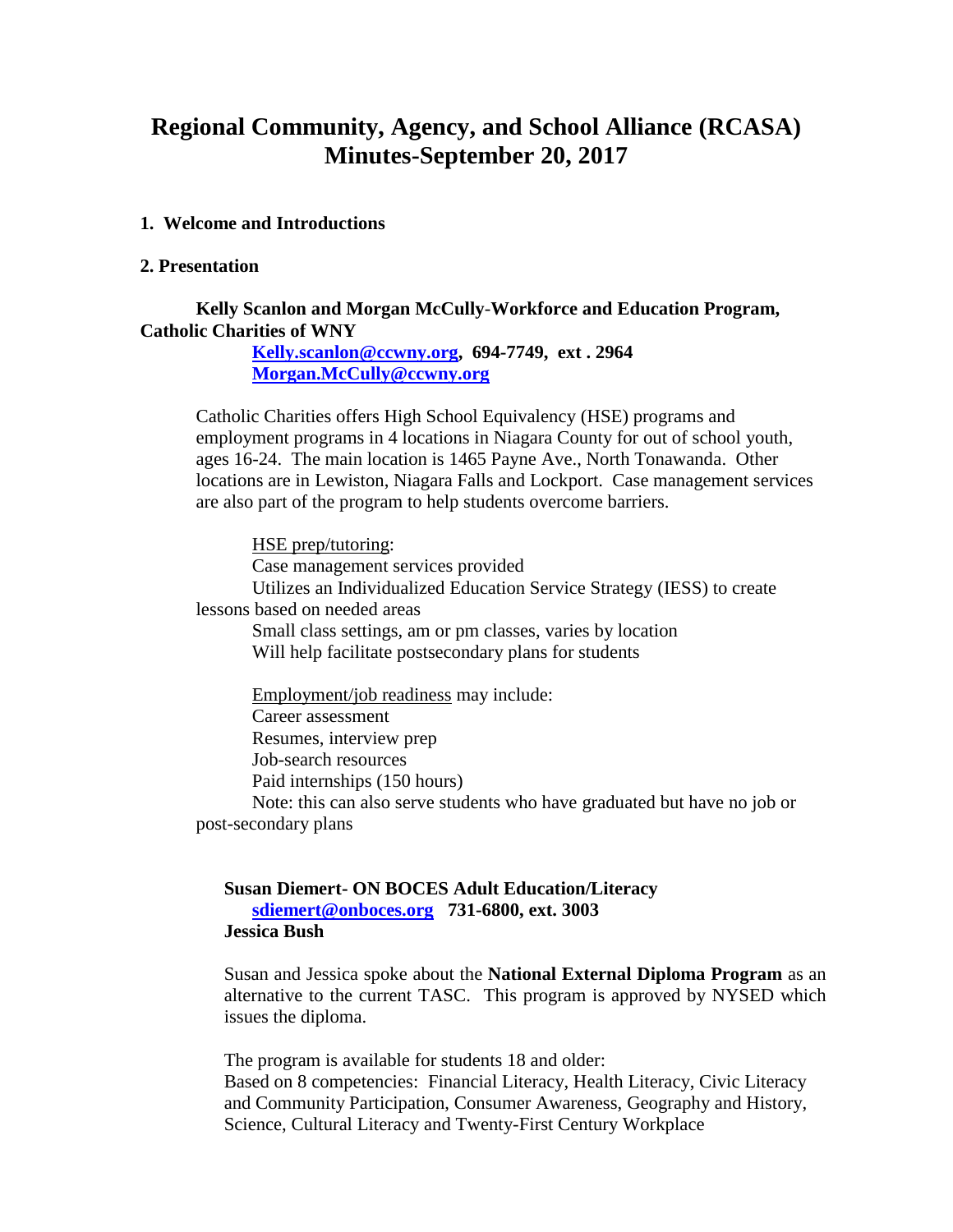Web based for assignments and research

The program consists of a portfolio of small projects, no final exam Students must meet with an assessor weekly to review assignments/progress 100% mastery of each assignment is required, can re-do assignments

Self-paced, flexible scheduling

Great for students who are motivated and dedicated Works well for students who had an IEP and a 9<sup>th</sup> grade reading level Tutors and computer lab available at BOCES Adult Education Sites

## **Elizabeth Loughran-Amorese, Erie 1 BOCES RSE TASC, (716) 821-7518, [eloughran-amorese@e1b.org](mailto:eloughran-amorese@e1b.org)**

Liz reported that NYS is out of compliance regarding transition regulations and IDEA funds may be at risk. However, we are doing well in the area of transition assessments.

She noted that schools are responsible to discuss graduation options in grade 9, provide materials and prior written notice.

-A compensatory safety net checklist is available

-Indicator 13 protocols will change

-PLEP statements are needed for transition (can put them in the academic section of IEP), at least one need should be listed and supported by a goal.

A new Work Based Learning Manual is available on the state ed. website. Liz is offering a Work Based Learning Community of Practice group that meets 5 times during the year (locally at ON BOCES) for schools that have WBL programs. This is a great opportunity to collaborate, share resources and info, etc. Details are on [www.e1b.org.](http://www.e1b.org/)

Lis also spoke about Transition Source, [www.TransitionSource.org,](http://www.transitionsource.org/) as a great resource. It contains useful documents and is a way to share information, post questions to members of the group, etc. Create an account online, then email Liz (email address is above) to add you to the RCASA group.

### **3. Announcements/sharing of information**

- a. **Sarah Wolf, ACCES- VR** stated that the timeline for applications remains the same. There have been some staffing changes. An updated ACCES-VR school liaison list is attached to the email for these minutes.
- **b. Julia Duerr-RSE-TASC** spoke about a Youth Career Fair scheduled at ON BOCES on October 26, pre-registration is required. A copy of the flyer is attached to the email for these minutes. This workshop can be used as an assessment on the IEP if students complete a reflection of the event.